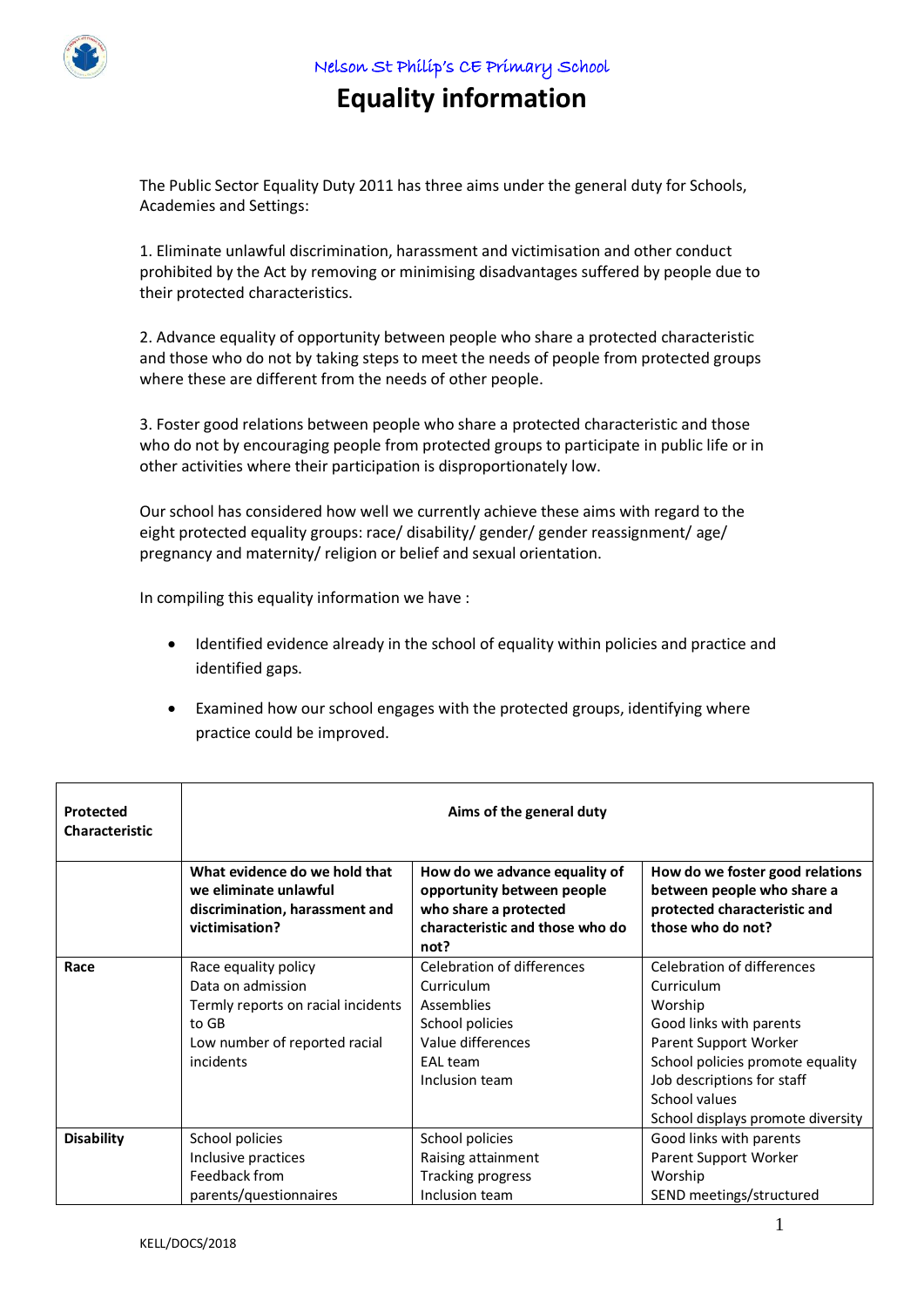|                      | Termly reports to GB            |                                   | conversations                     |
|----------------------|---------------------------------|-----------------------------------|-----------------------------------|
|                      | Assessment data                 |                                   | School values                     |
|                      | Purchase additional resources - |                                   | School displays promote diversity |
|                      | auxiliary equipment             |                                   |                                   |
| Gender               | <b>Admissions process</b>       | Recruitment process               | Good links with parents           |
|                      | Recruitment process             | School policies                   | Parent Support Worker             |
|                      | Gender equality scheme          | Raising attainment of girls       | Worship                           |
|                      | Tracking data                   | Maths                             | School values                     |
|                      |                                 | <b>Tracking progress</b>          |                                   |
|                      |                                 | PPMs                              |                                   |
| Gender               | Inclusive practices             | <b>Celebration of differences</b> | Good links with parents           |
| Reassignment         | Admissions process              | School policies                   | Parent Support Worker             |
|                      | Recruitment process             | Value differences                 | Admissions process                |
|                      | Equality policy                 | Review of practices               | School values                     |
|                      |                                 | Inclusion team                    |                                   |
| <b>Pregnancy and</b> | Policy for expectant parents    | Continue good practice            | Following policy                  |
| <b>Maternity</b>     | Reasonable adjustments in place | Paternity leave                   | Continue to make reasonable       |
|                      | to support                      |                                   | adjustments to ensure they are    |
|                      | Regular meetings                |                                   | supported at work                 |
|                      | Risk assessment                 |                                   | School values                     |
| Age                  | Employment/recruitment process  | Recruitment process               | Recruitment process               |
|                      |                                 |                                   | School values                     |
| <b>Religion and</b>  | Admissions procedures           | <b>Celebration of differences</b> | <b>Celebration of differences</b> |
| <b>Belief</b>        | <b>Employment documents</b>     | Curriculum                        | Curriculum                        |
|                      | Balance of staff employed       | Assemblies                        | Worship                           |
|                      |                                 |                                   | Good links with parents           |
|                      |                                 |                                   | Parent Support Worker             |
|                      |                                 |                                   | School values                     |
|                      |                                 |                                   | School displays promote diversity |
| <b>Sexual</b>        | School policies                 | <b>Celebration of differences</b> | Good links with parents           |
| <b>Orientation</b>   | Inclusive practices             | School policies                   | Parent Support Worker             |
|                      | <b>Admissions process</b>       | Value differences                 | Admissions process                |
|                      | Recruitment process             | Review of practices               | School values                     |
|                      | Equality policy                 | Inclusion team                    |                                   |

The Equality Act 2010 requires schools to publish specific and measurable equality objectives. Our equality objectives are based on our analysis of data and other evidence and focus on those areas where we have agreed to take action to improve equality and tackle disadvantages. We will regularly review the progress we are making to meet our equality objectives.

- 1. Continue to ensure good & outstanding achievement of all groups across the school by narrowing gaps and ensuring expected progress by tracking previous key stage attainment
- Track progress of all pupils and groups across the school
- Use pupil progress meetings to discuss progress and agree next steps
- Identify focus groups as a lesson study focus
- $\bullet$  Intervention groups and 1:1 support
- 2. Eliminate discrimination and other conduct prohibited by the Act
- Ensure school policies and procedures promote equality of opportunity
- Ensure all staff are aware of our responsibility with regards to the equality act
- 3. Ensure our school curriculum promotes tolerance of all groups

To ensure outstanding progress and a person centred approach for all pupils with SEND